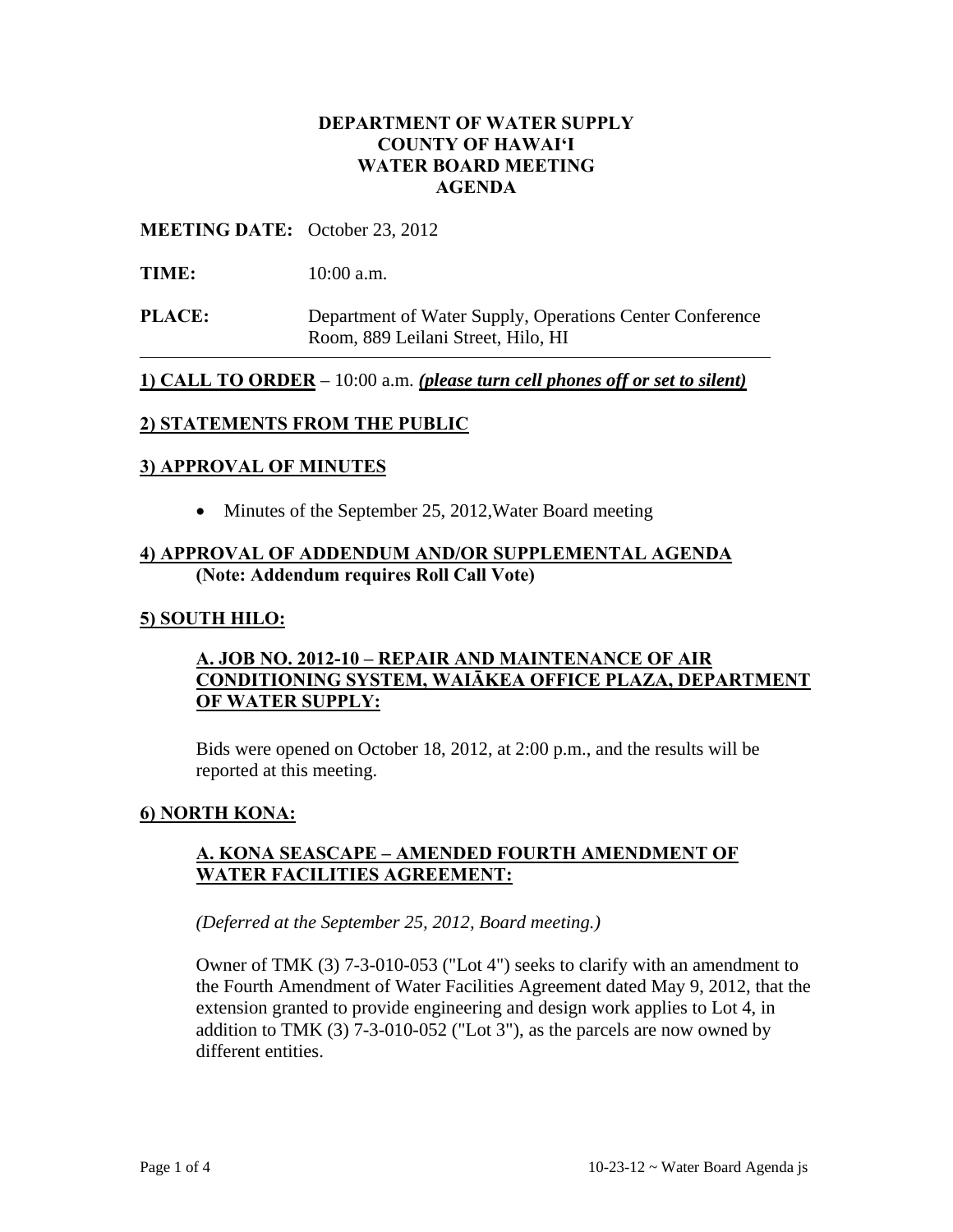RECOMMENDATION: It is recommended that Water Board approve the subject agreement, and that the either the Chairperson or Vice-Chairperson be authorized to execute the agreement, subject to review as to form and legality by Corporation Counsel.

## **B. AMENDMENT TO AGREEMENT REGARDING DEVELOPMENT OF SOUTH WAI'AHA SYSTEM AND AMENDMENT TO AGREEMENT REGARDING DEVELOPMENT OF NORTH WAI'AHA SYSTEM:**

The developers of the South Wai'aha System and North Wai'aha System, Wai'aha System, LLC and Wai'aha System II, LLC, respectively, would like to amend the existing agreements. There will be new members, as previous members of each agreement have executed "redemption agreements," releasing them from the respective agreements. There will be one amended agreement inclusive of both existing agreements identifying the terms and members of the agreement.

RECOMMENDATION: It is recommended that Water Board approve the subject agreement, and that the either the Chairperson or Vice-Chairperson be authorized to execute the agreement, subject to review as to form and legality by Corporation Counsel.

## **C. TIME EXTENSION TO AGREEMENT REGARDING DEVELOPMENT OF SOUTH WAI'AHA WATER SYSTEM AND TIME EXTENSION TO AGREEMENT REGARDING DEVELOPMENT OF NORTH WAI'AHA WATER SYSTEM:**

The developer is requesting the Board approve a 30-day extension of the Agreement Regarding Development of the South Wai'aha Water System and North Wai'aha Water System.

RECOMMENDATION: It is recommended that Water Board approve the 30-day time extension of subject agreements, and that the either the Chairperson or Vice-Chairperson be authorized to execute the agreement, subject to review as to form and legality by Corporation Counsel.

# **7) KA'U:**

# **A. HAWAIIAN OCEAN VIEW ESTATES STANDPIPE FACILITY:**

For discussion. Topics of discussion will include complaints regarding allocation of standpipe meters, and a proposal regarding reallocation of meters via a lottery system.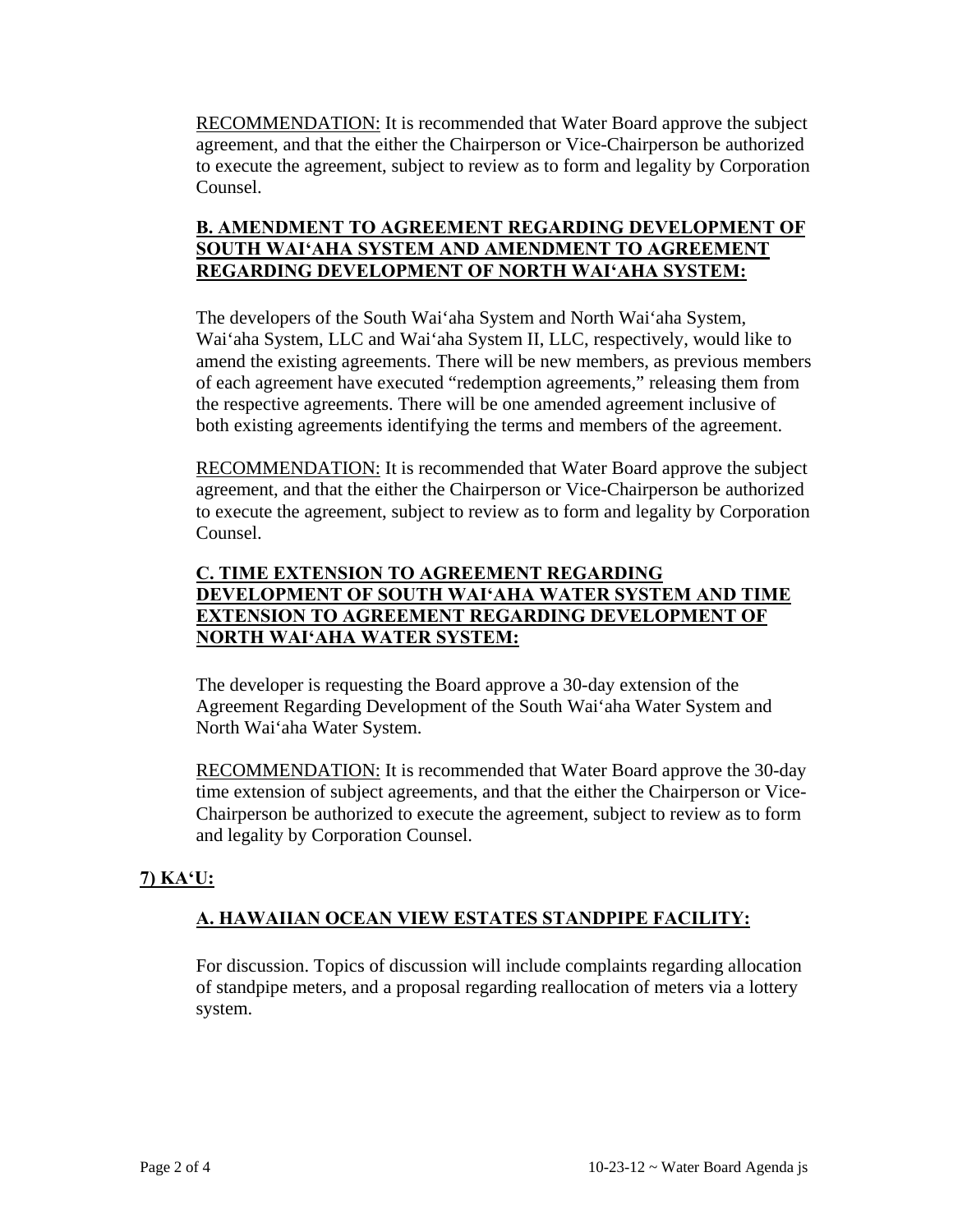### **8) MISCELLANEOUS:**

### **A. DEDICATION OF WATER SYSTEMS:**

The Department has received the following documents for action by the Water Board. The water systems have been constructed in accordance with the Department's standards and are in acceptable condition for dedication.

1) **GRANT OF EASEMENT** (For Water Meter Purposes) Grantor: Concept Construction, Inc. Tax Map Key: (3) 2-2-025: portion 022

RECOMMENDATION: It is recommended that the Water Board accept these documents subject to the approval of the Corporation Counsel, and that either the Chairperson or the Vice-Chairperson be authorized to sign the documents.

## **B. AD HOC FINANCE COMMITTEE REPORT:**

The Water Board's Ad Hoc Finance Committee Chairperson, Mr. Art Taniguchi, has been investigating the three focus areas (DWS's policies on credit card use, cash control and vehicle take-home), which encompass the scope of the Committee's work. At this meeting, the Committee may do the following:

• Discussion of DWS's cash handling procedures and proposed changes. Discussion may include a possible switchover to Oahu's billing system.

## **C. ENERGY MANAGEMENT ANALYST UPDATE:**

The Energy Management Analyst will provide an update on significant changes or noteworthy areas relating to energy use and the Department's Green Initiatives.

## **D. MONTHLY PROGRESS REPORT:**

Submission of Progress Report of Projects by the Department. Department personnel will be available to respond to questions by the Board regarding the status/progress of any project.

## **E. REVIEW OF MONTHLY FINANCIAL STATEMENTS:**

Submission of financial statements and information relating to the financial status of the Department. Department personnel will be available to respond to questions by the Board relating to the financial status of the Department.

## **F. STRATEGIC AND BUSINESS PLANS UPDATE:**

A quarterly progress report on the Strategic and Business Plans will be provided.